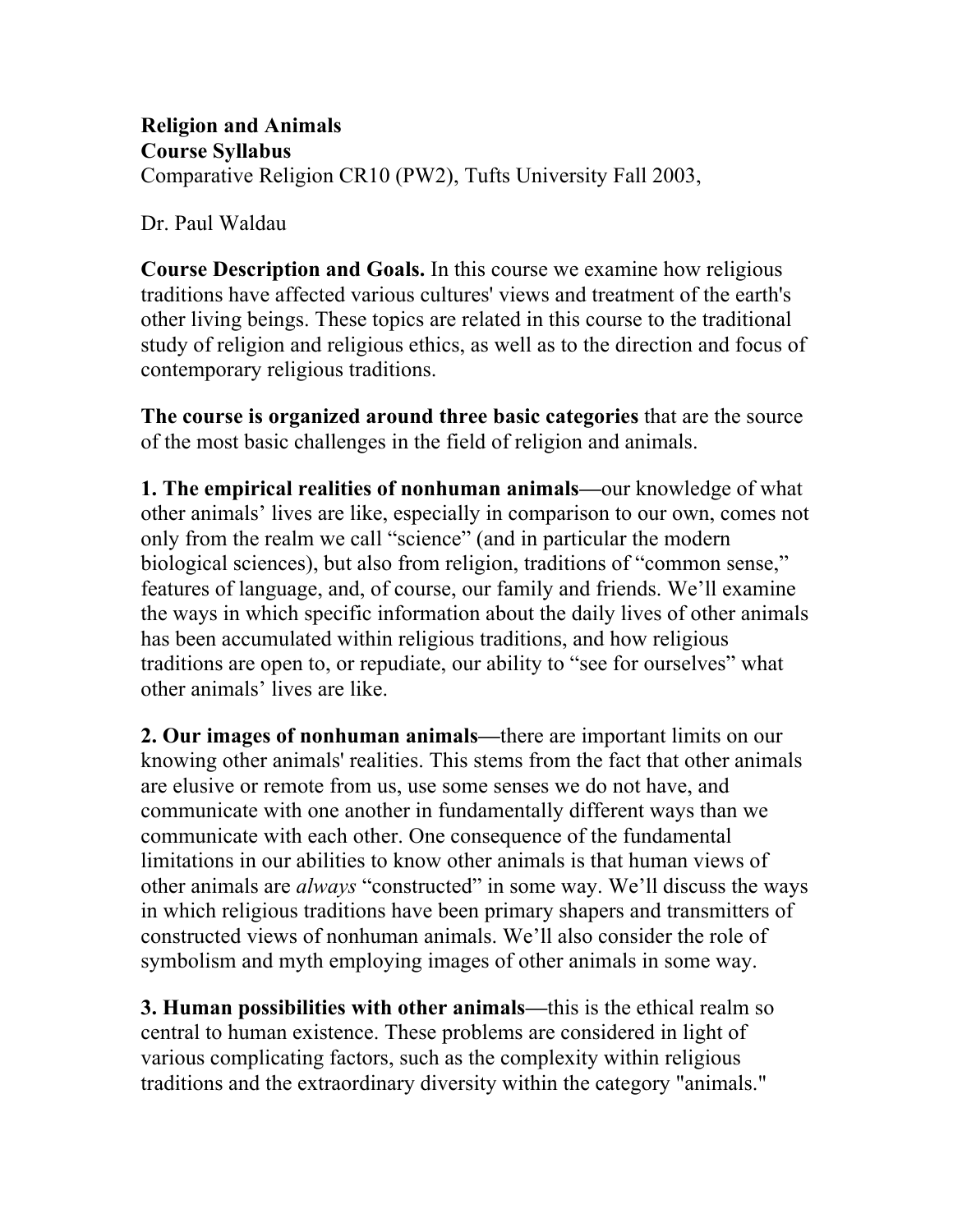Working with these categories will require that **we touch on classic problems in the study of religion**. For example, our discussion of symbolism will focus on the relation of symbols and myths to the underlying natural phenomena. Doing so will raise the issue of the nature and breadth of religious claims. Consider, for example, what might be the nature of statements mentioning a particular animal (say, a dolphin) which are found in some religion's scriptures or in an oral story. We'll examine a number of foundational scriptures, stories, myths, and other accounts, as well as art (which we'll call "iconographic traditions"), to see what they "say" about a religion's view of the animals mentioned. We will thus ask simple, obvious questions like, "If an animal is mentioned in a tradition's scripture, does this claim tell us anything about biological animal mentioned?", "Do such references affect, help, or hinder us when trying to understand other animals?", and "If we take such references to be about the animals mentioned, do we affect the *religious* function of the communication in which we find the references?"

**Another principal goal of the course is to engage the great variety of human religious sensibilities about "animals."** We accomplish this by way of engaging the principal South Asian traditions (Hinduism and Buddhism), the three Semitic traditions (Judaism, Christianity, and Islam), and several indigenous traditions (examples from North American Amerindian and Australian aboriginal traditions).

**The relevance of religious traditions to contemporary life is also examined** in this way—we look at the ability of religious traditions to engage the emergence of observation-based information about nonhuman animals.

By the end of the course, the student will see a set of complex problems encountered when extending ethical sensibilities beyond the human sphere. We'll constantly return to these questions: "How have religious traditions seen other animals?"; "To what extent have religious traditions included or excluded nonhuman animals from humans' moral sensibilities?"; "In what ways have contemporary secular views of other animals been affected by religious views?"; and, "What are the factors dominating the many different answers to the these questions?"

# **Required Reading**

**The required readings will be posted at Blackboard**. To get to this site,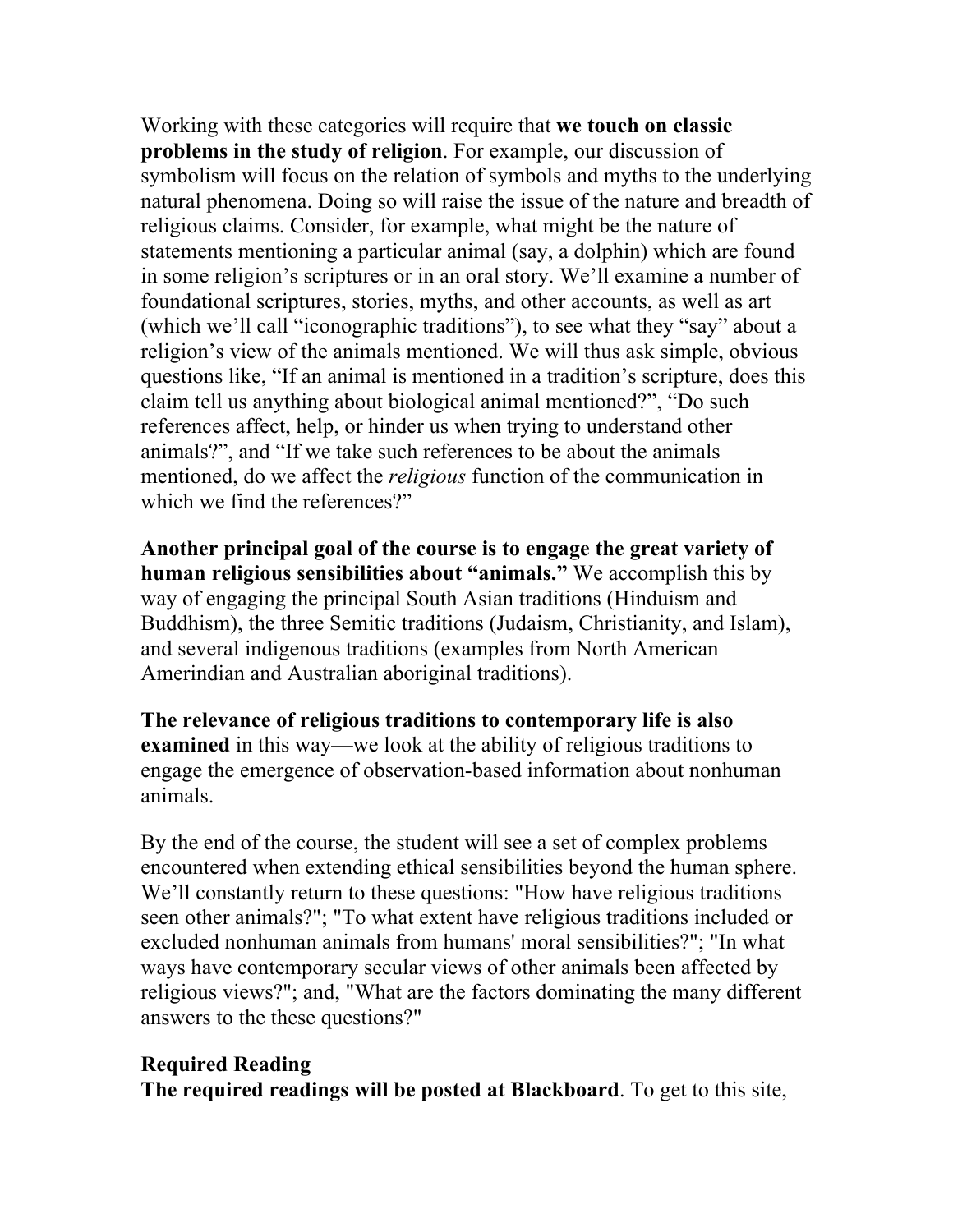go to http://crs.ase.tufts.edu Course readings will be supplemented by PowerPoint presentations of various art, music and dance traditions. An extensive bibliography will also be available at Blackboard.

## **Books on Reserve**

Chapple, Christopher Key 1993. *Nonviolence to Animals, Earth, and Self in Asian Traditions*, Albany, New York: State University of New York Press Linzey, Andrew 1994. *Animal Theology*, Chicago: University of Illinois Press

Waldau, Paul 2001. *The Specter of Speciesism: Buddhist and Christian Views of Animals*, New York: Oxford University Press

NOTE: Additional reserved reading will be added

# **Special Requirements and Grading**

(1) **Course Paper** (20 pages, double-spaced, 12 point font). Each student will meet (via email or in person) with the instructor to agree upon a topic by October 29, and a simple outline of 4-6 preliminary points for this paper will be due November 5 (Wednesday, Week 10). A more detailed outline will be due in Week 12 (November 17). The final draft will be due at a time and place to be agreed upon by the instructor and class.

### **This course paper counts as 40% of the course grade.**

(2) **Midterm in Week 8** (Wednesday, October 22) (the format is short answer, in-class, closed book; students will pick 5 questions to answer out of 8-10 questions)

### **This midterm counts as 20% of the course grade.**

(3) There will be a few **in-class quizzes on the readings**. Sample questions will be discussed ahead of time.

### **These count as 10% of the course grade.**

(4) Two **off-campus visits** by each student during the course as follows.

a. One will be to a **place where the student can see an individual of one of the following species**: gorillas, chimpanzees, orangutans, bonobos, any one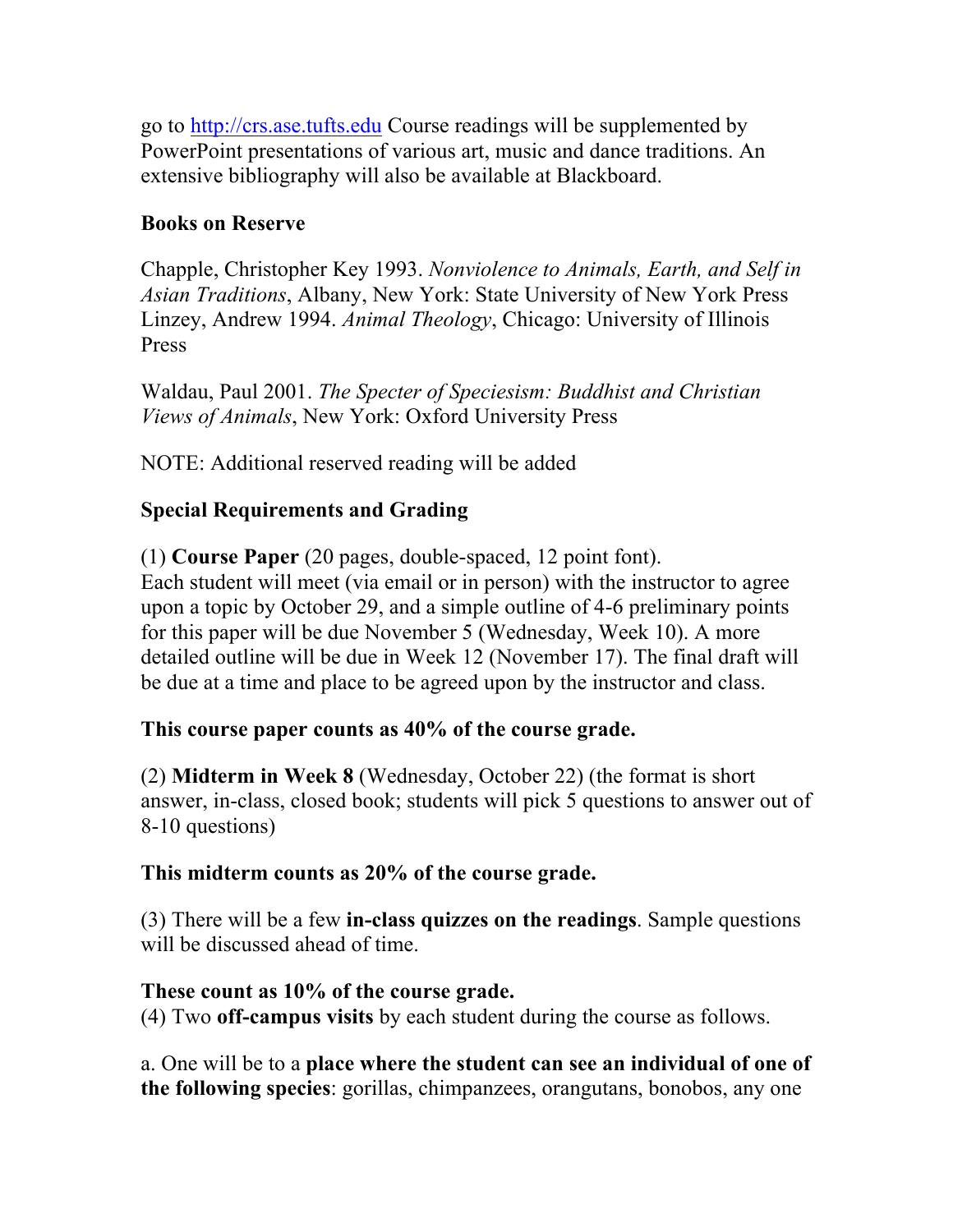of the whale or dolphin species, seals, elephants, or wolves. **These visits**  *must* **be done in conjunction with** *one other* **student**.

Upon completion of these visits, **each student will write a two-page paper**  (typed, double spaced, 12 point font) that considers three things: (1) the impression the students had of this kind of animal before the visit, with some reflection on how that impression was obtained; (2) the circumstances of the visit (location, conditions); (3) any changed impression of this kind of animal after the visit:

b. A **second visit** will be **to a religious ceremony of some kind**. This can be done alone, or in conjunction with another student.

Upon completion of these visits, each student will write a **second two- page paper** (typed, double spaced, 12 point font) that considers two things: (1) the number and kinds of reference to nonhuman beings made during the religious ceremony; and (2) the student's speculation regarding the impression held by the ceremony's attendees of the kind of animal the student visited.

To the extent possible, we will schedule these papers for part of class discussions during Weeks 11 and 12.

**These two short papers count as 20% of the grade.** 

# **NOTE regarding POSSIBILITY OF CLASS PUBLICATION**:

If enough students are interested, we will try to publish student papers and reports—we may do this with a journal, in book form, or at a website.

# **(5) Class Participation and Meetings with Course Instructor**

Note this simple point—by framing specific questions the student will advance his or her ability to inquire into this complex subject matter. So to stimulate participation, **class participation through attendance and participation in discussions is a part of the course grade (10%)**.

Each student will also be in conversation with instructor via email. The purpose of such virtual "meetings" is threefold: first, to discuss the final paper for the course; second, to discuss the off-campus visits and related inclass presentations during Week 11; and third, to encourage as much participation in the class as possible.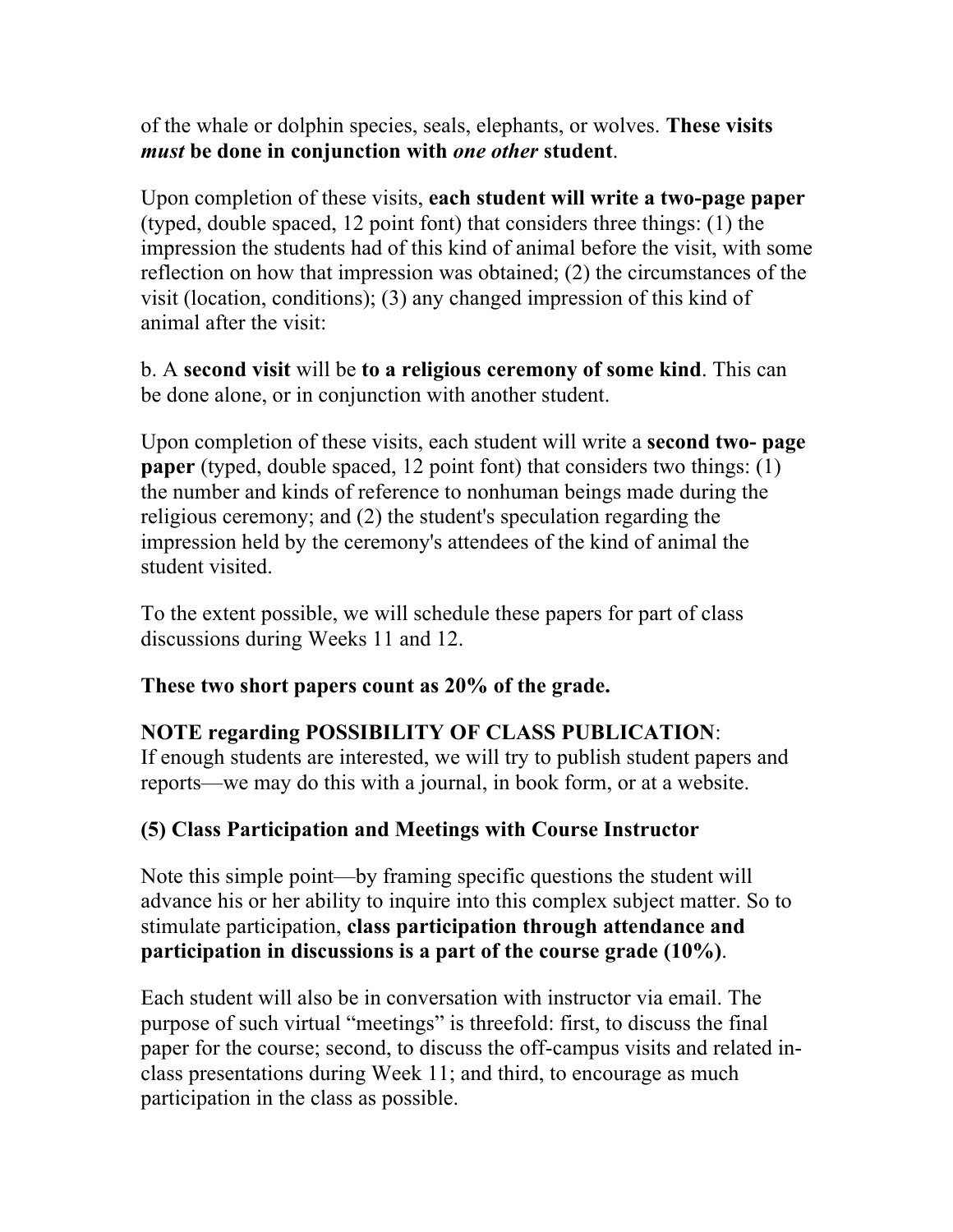There will also be **virtual office hours** at a time to be announced in class. Students can also schedule in-person meetings.

## **Class Schedule**

# **Introduction—The Basic Issues Week 1 – Wednesday, September 3 (Session 1)**

Identifying the course's core themes and goals (see listing above). We'll also review the course requirements and do personal introductions. We'll end by working on the issue of "personal archaeologies."

**Reading**: Read the Syllabus—either once carefully or three times.

# **Part I**

## **Assessing How Religious Traditions Have Viewed the Animals around Us**

# **Week Two – Monday, September 8 (**Session 2)

Buddhism—the case of the *Jātaka* tales **Reading**: At Blackboard Assignments/Reading #1, "Engaging the *Jātakas*" Assignments/Reading #2, "Buddhism and Animals Rights"—from *Contemporary Buddhist Ethics*, ed. by Damien Keown, The Curzon Critical Studies in Buddhism Series, Richmond, Surrey, England: Curzon Press, 2000, pages 81-112

### **Wednesday September 10 (**Session 3)

Other Buddhist materials—elephant stories from the Dhammapada and other central Buddhist scriptures **Reading**: At Blackboard Assignments/Reading #3, "The Dhammapada—Engaging Some Elephant References" Assignments/Reading #4, Selections from Chapters 6 and 7 from *The Specter of Speciesism* 

# **Week Three – Monday, September 15 (**Session 4)

A first attempt to become self-conscious about what scholars call "method"—we will do this by using students' views of how they learned about nonhuman animals **Reading**: At Blackboard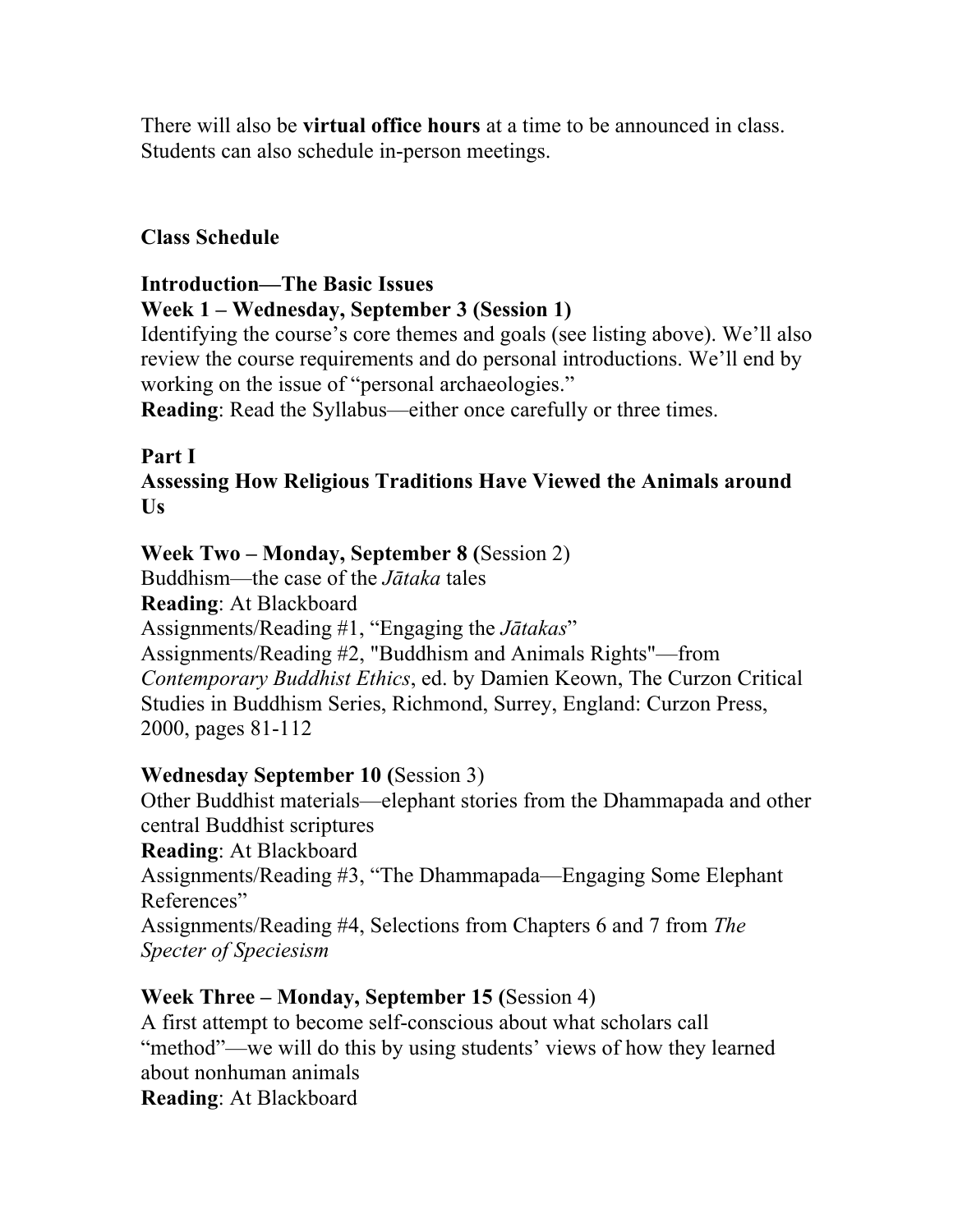Assignments/Reading #5, "The Challenges of Method and Archeology"

Assignments/Reading #6, "Ferment on the Animal Issue" 6

**Wednesday, September 17 (**Session 5) Hinduism **Reading**: At Blackboard

Assignments/Reading #7, "Hinduism and Animals"

**Week Four – Monday, September 22 (**Session 6) Judaism, sacrifice, and the Hebrew sense of interconnectedness of all life. **Reading**: At Blackboard,

Assignments/Reading #8, A. Gross, "A New Discourse's Reflections on Animal Sacrifice in the Hebrew Bible"

Assignments/Reading #9, *Specter of Speciesism* passages on sacrifice Assignments/Reading #10, "Judaism, Sacrifice, and the Hebrew Sense of the Interconnectedness of All Life"

**Wednesday, September 24 (**Session 7) The Christian tradition—the treatment issue **Reading**: At Blackboard,

Assignments/Reading #11, portions of *Specter of Speciesism*, Ch. 9 Assignments/Reading #12, portions of Waldau piece on C.S. Lewis published in *2003 State of the Animals* 

### **Week Five – Monday, September 29 (**Session 8)

Developments in Early Christianity—Augustine and the Greek debate about the abilities of nonhuman animals **Reading**: At Blackboard, Assignments/Reading #13, portions of *Specter of Speciesism*, Ch. 8

### **Wednesday, October 1 (**Session 9)

The dominant view in Western religious traditions—Medieval, Christian Reformation, and trends in post-17th century theology **Reading**: At Blackboard, Assignments/Reading #14, "Christians and Other Animals"

**Week Six – Monday, October 6 (**Session 10)

Late Twentieth Century Christianity—the tensions occasioned by increases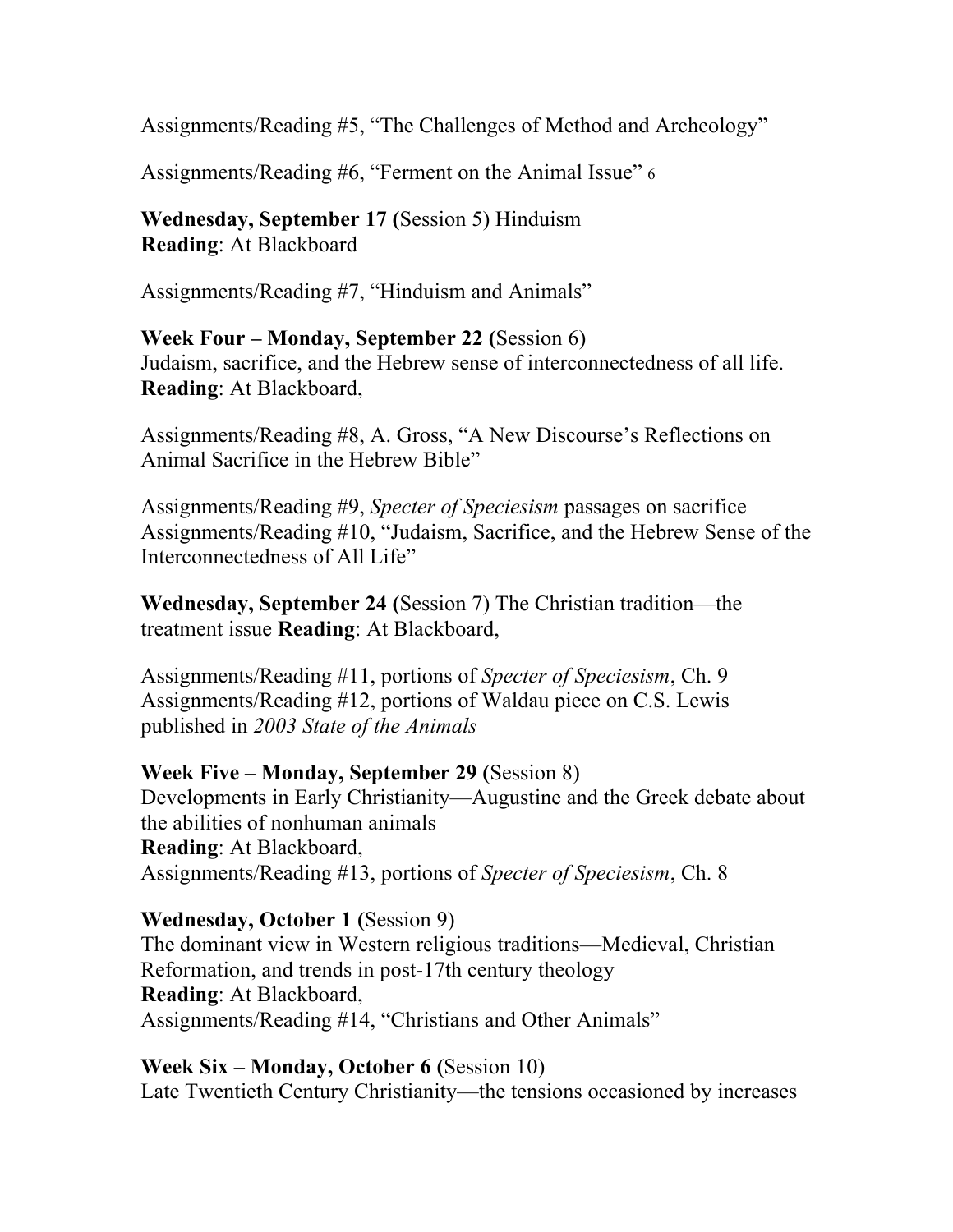in environmental awareness, critical readings of seminal biblical passages, and developments in the secular use of nonhuman animals **Reading**: At Blackboard,

Assignments/Reading #15, "The Predicament of Modern Christianity" 7

#### **Wednesday, October 8 (**Session 11)

Islamic traditions and the use of nonhuman animals **Reading**: At Blackboard,

Assignments/Reading #16, "Islam and Other Animals" **Week Seven – Monday, October 13** – NO CLASS

**Wednesday, October 15 (**Session 12) Islam and the dominion/stewardship issue **Reading**: At Blackboard,

Assignments/Reading #16, "Islam and Other Animals"

**Thursday, October 16 If we have a "make-up Monday schedule" on Thursday, October 16,** we will review generally

**Week Eight – Monday, October 20 (**Session 13) Judaism and the issue of subtraditions **Reading**: At Blackboard,

Assignments/Reading #17, "A Complicating Factor—The Issue of Subtraditions"

**Wednesday, October 22** Midterm Exam The format will be 8-10 questions, of which you choose 5. These

questions will be based on the readings to date and the class discussions. Examples of questions will be given in class ahead of time.

**Week Nine – Monday, October 27 (**Session 15) A contrast: two indigenous religious traditions **Reading**: At Blackboard,

Assignments/Reading #18, "A Door to Indigenous Traditions"

**Wednesday, October 29 (**Session 16) Review of Midterm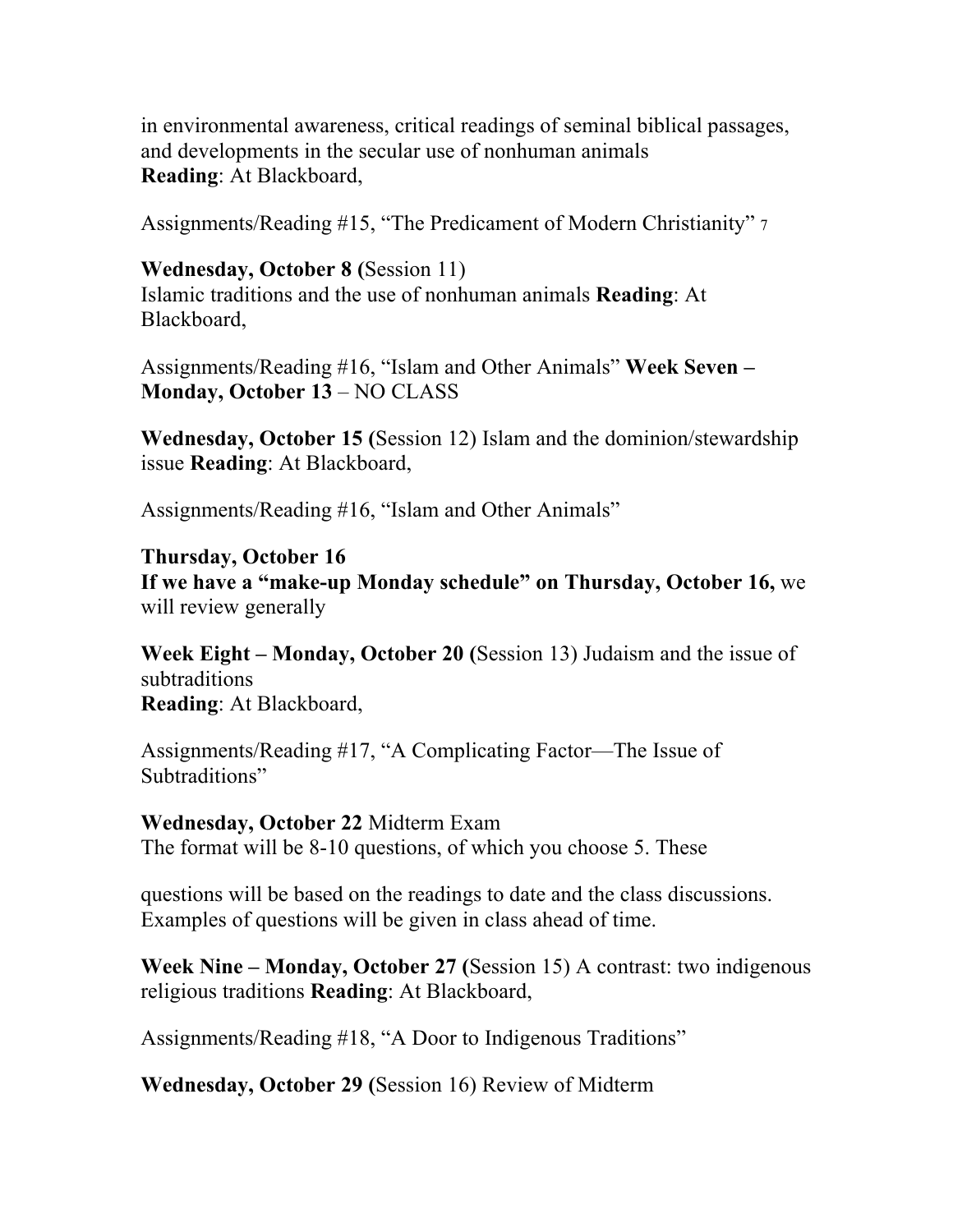### **Week Ten – Monday, November 3 (**Session 17)

Session at Goddard Chapel to discuss papers, visits to faith communities and various animals, and class themes generally

## **Part II—Examining Symbols and Contemporary Views in order to Raise** *Our* **Self-consciousness about Method and Assumptions**

#### **Wednesday, November 5 (**Session 18)

Introduction—the crucial importance of symbolism, and its great variety **Reading**: At Blackboard,

Assignments/Reading #19, "The Importance of Animal Symbols", and Reading #20, "Through and Beyond Symbols—Constructed Images of the Animal as Meaningful Other"

### **Week Eleven – Monday, November 10 (**Session 19)

What is "knowledge" of other animals? Comparing indigenous ways of knowing with modern sciences claims. We'll look at various dimensions of symbolism, taxonomies, and factual claims about biological realities outside the human species.

#### **Reading**: At Blackboard,

Assignments/Reading #21, "Through the Door to 'Knowing'— Indigenous Religions' 'Knowing' of Other Animals versus 'Knowledge' in Modern Sciences"

#### **Wednesday, Nov 12 (**Session 20)

A special problem – present attitudes toward NH **Reading**: At Blackboard,

Assignments/Reading #22, "Re-Assessing Our Heritage"

**Week Twelve – Monday, Nov 17** (Session 21) Student Presentations

**Wednesday, November 19 (**Session 22) Student Presentations

## **Week Thirteen – Monday, November 24 –** NO CLASS **Wednesday, November 26 –** NO CLASS

### **Week Fourteen – Monday, December 1**

**(**Session 23) Basic challenges—the religious, economic, cultural, intellectual, political,